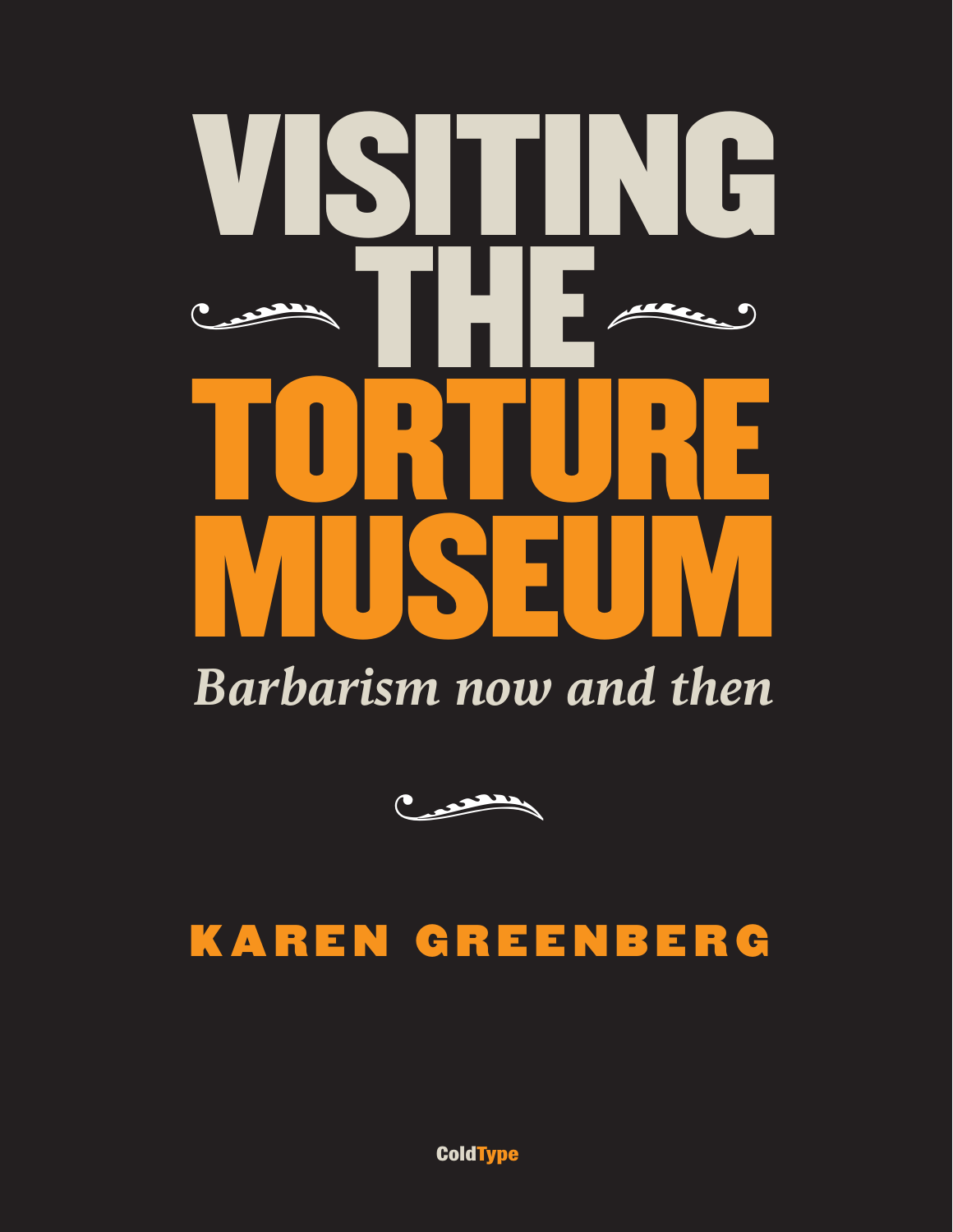

**Karen J. Greenberg**, the Executive Director of the Center on Law and Security at the NYU School of Law, is the editor of the *Torture Debate in America* and, with Joshua Dratel, *The Torture Papers: The Road to Abu Ghraib* as well as the forthcoming *The Enemy Combatant Papers: American Justice, the Courts and the War on Terror* (Cambridge University Press, April 2008)

Copyright 2008 Karen J. Greenberg

This essay originally appeared at [www.tomdispatch.com](http://www.tomdispatch.com)



WRITING WORTH READING FROM AROUND THE WORLD [www.coldtype.net](http://www.coldtype.net)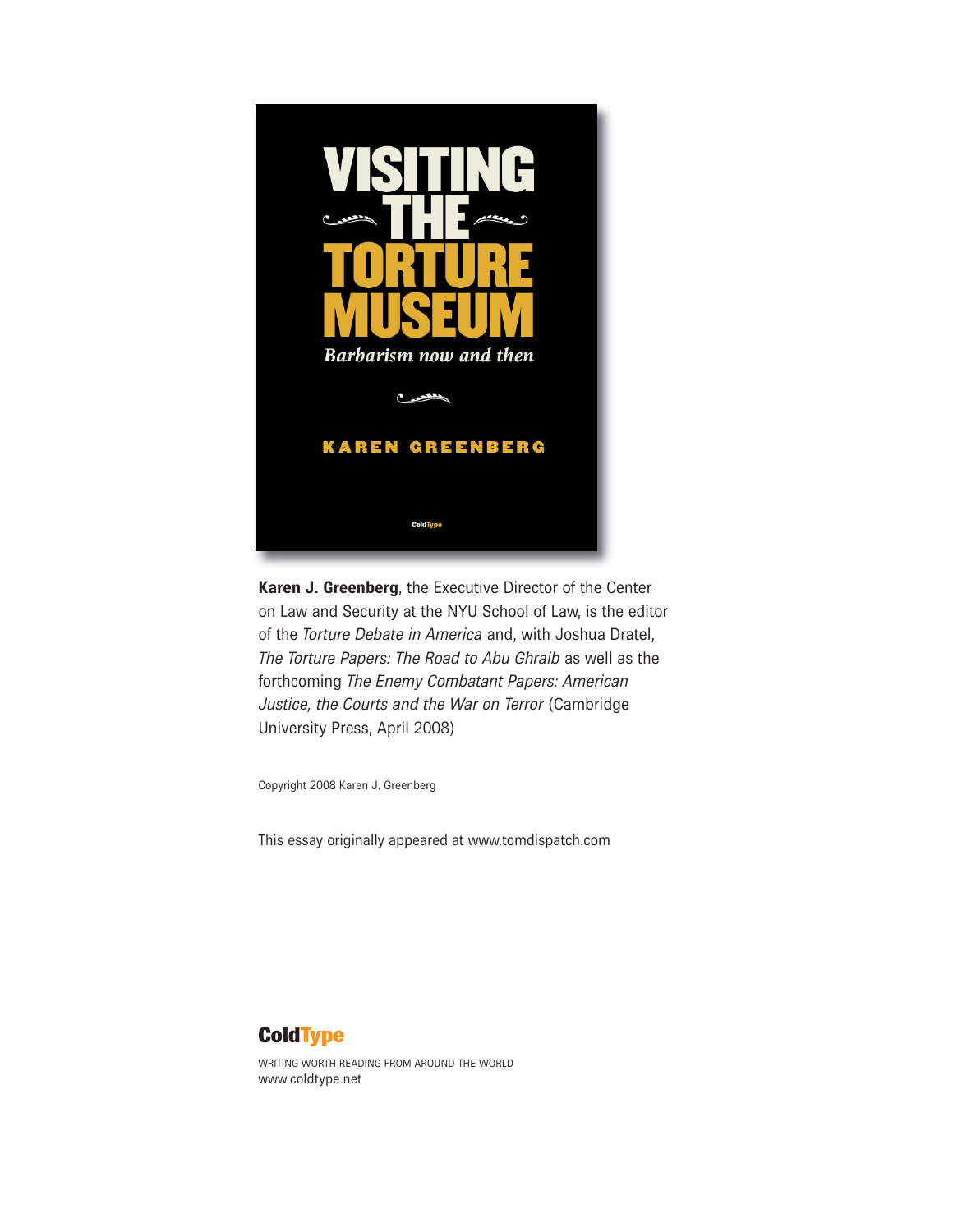#### **INTRODUCTION** TOM ENGELHARDT

Volunteer Infantry Regiment wrote in a letter to the *Omaha Wo*<br>1900 from the Philippines about the treatment of a prisoner is<br>"Now, this is the way we give them the water cure. Lay them<br>man standing on each hand and each ccording to the *New Yorker*'s Paul Kramer, here's what A.F. Miller of the 32nd Volunteer Infantry Regiment wrote in a letter to the *Omaha World-Herald* in May 1900 from the Philippines about the treatment of a prisoner taken by his unit: "Now, this is the way we give them the water cure. Lay them on their backs, a man standing on each hand and each foot, then put a round stick in the mouth and pour a pail of water in the mouth and nose, and if they don't give up pour

One American was indeed finally brought to trial for the widespread use of "the water cure" in the Philippines at the turn of the previous century as the Filipino insurgency was suppressed. Captain Edwin Glenn, a judge advocate, supervised such a torture session. For this, he was convicted and sentenced to a "one-month suspension and a fifty-dollar fine." He retired from the Army in 1919 as a brigadier general.

Many were the American defenses of "the water cure" back then, including the blunt suggestion that, on racial grounds, Filipinos were not "owed the 'protective' limits of 'civilized warfare.'" Many have been the defenses of waterboarding and other forms of torture in the Bush years — among them, the all-but-racially based suggestion that America's enemies (you know who) don't deserve to be dealt with according to the laws of civilization, including the Geneva Conventions. Then and now, a relatively small but hardy crew of Americans, in and out of government, protested, wrote, and struggled against such practices.

In our time, they have included Karen J. Greenberg, co-editor of the monumental *Torture Papers*, who writes here about the latest defense of "the water cure," this time by the Justice Department's Stephen Bradbury. Another member of this crew is Scott Horton who, at his eloquent *Harper's* magazine blog, No Comment, pointed out recently that Bradbury's testimony before a congressional committee represented but the first of a Valentine's Day torture trifecta. Among those who stepped up to the plate that day was the President himself who defended waterboarding in an interview with the BBC this way: "To the critics, I ask them this: when we, within the law, interrogate and get information that protects ourselves and possibly others in other nations to prevent attacks, which attack would they have hoped that we wouldn't have prevented?"

With that in mind, enter the torture museum and history be damned.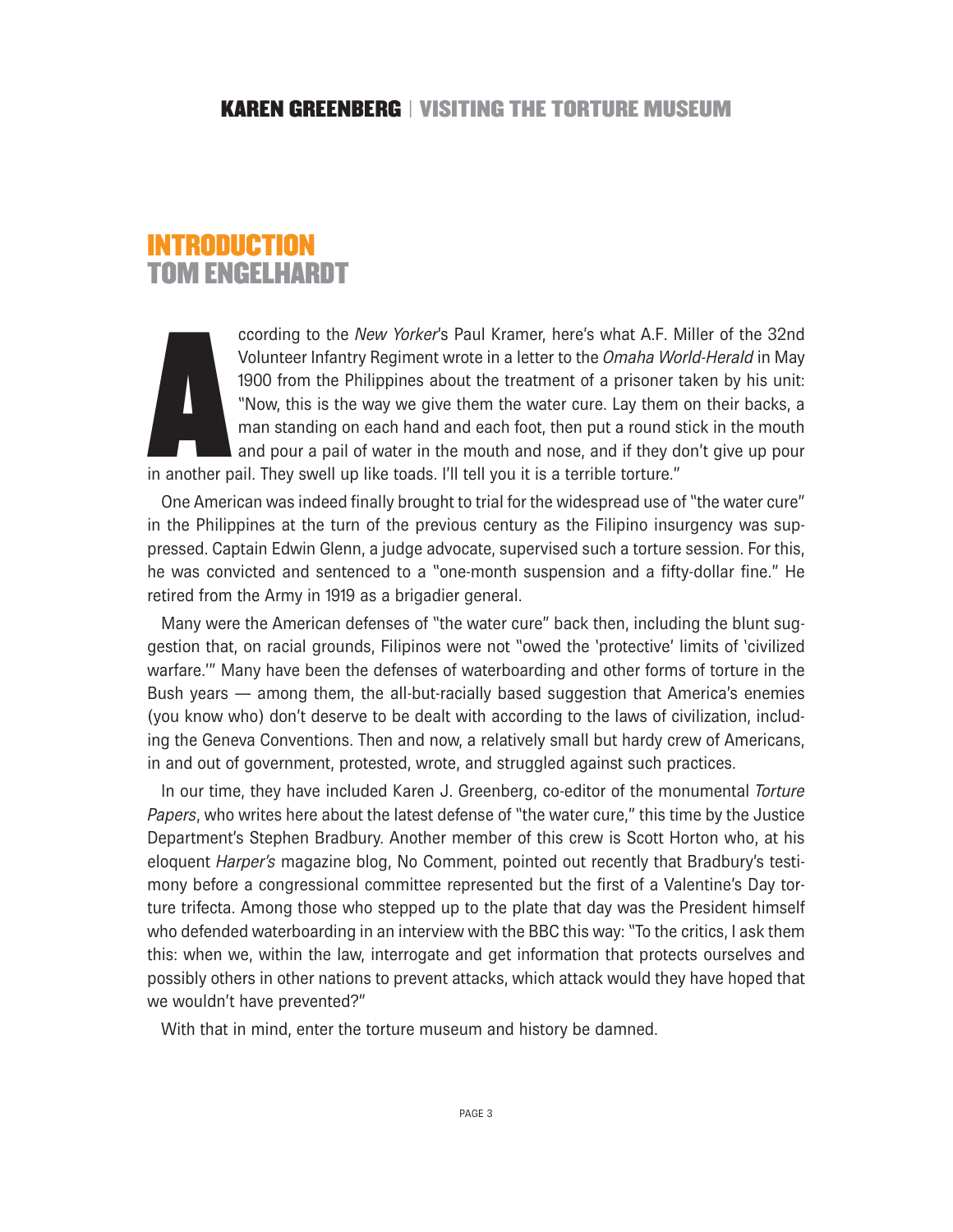#### VISITING THE TORTURE MUSEUM BARBARISM THEN AND NOW KAREN J. GREENBERG



The Continuing debate over torture in post-9/11 America. Last month, Stephen Bradbury, the head of the Justice Department's Office of Legal Counsel, testified before the House Judiciary Committee about waterboarding. In de ometimes a little stroll through history can have its uses. Take, as an example, the continuing debate over torture in post-9/11 America. Last month, Stephen Bradbury, the head of the Justice Department's Office of Legal Counsel, testified before the House Judiciary Committee about waterboarding. In defending its use, Bradbury took a deep dive into the past. He claimed that the CIA's waterboarding of at least three of its prisoners bore "no resemblance" to what tortur-

Torture."

As part of his defense of the techniques used by the Bush administration to gain information, Bradbury went out of his way to play the historian, claiming that the water torture of yore differed from today's American-style version in crucial ways. The waterboarding employed by interrogators during the infamous Spanish Inquisition, he insisted, "involved the forced consumption of a mass amount of water." This led, he claimed, to the "lungs filling with water" to the point of "agony and death." The CIA, on the other hand, employed "strict time limits," "safeguards," and "restrictions," making it a far more controlled technique. As he put it: "[S]omething can be quite distressing or comfortable, even frightening, [but] if it doesn't involve severe physical pain, and it doesn't last very long, it may not constitute severe physical suffering" – and so would not qualify as torture. Bradbury summed up his historical case this way, "There's been a lot of discussion in the public about historical uses of waterboarding," but the "only thing in common is the use of water."

To remind readers, Bradbury is the government lawyer who, in 2005, drafted two secret memos authorizing the use of freezing temperatures, and waterboarding in CIA attempts to break terrorism detainees. Nor is Bradbury the only one with the urge to distinguish any current American proclivity towards torture from the barbaric procedures used until the Enlightenment set in. As Senator Joseph Lieberman commented recently, citing another medieval torture technique, waterboarding "is not like putting burning coals on people's bodies. The person is in no real danger. The impact is psychological." Waterboarding isn't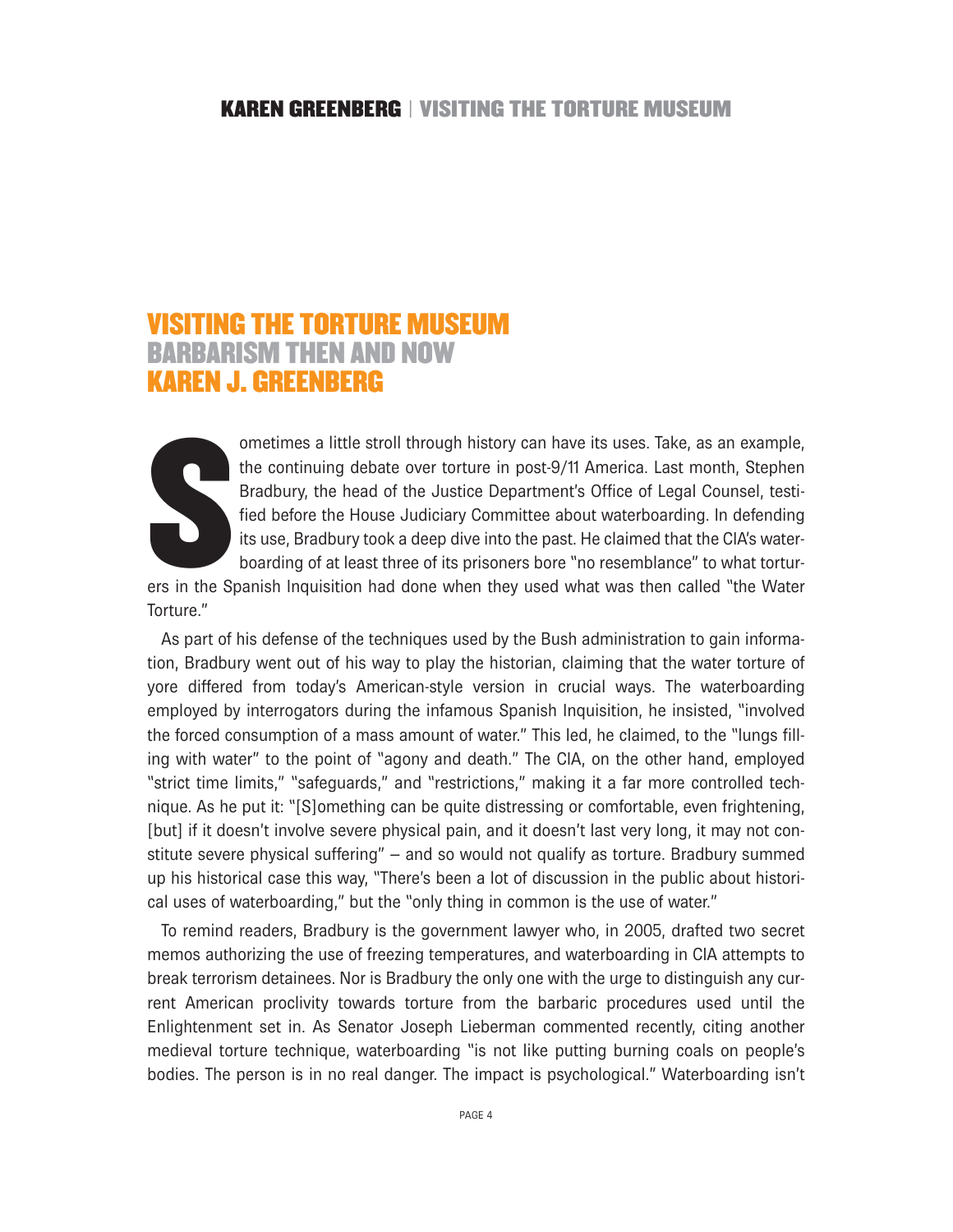torture, both men claimed, because it leaves no "permanent damage."

#### VISITING THE WATER TABLE

It's here that our stroll down history's narrow, medieval lanes comes in. Anyone curious to test Bradbury's historical accuracy should consider a visit to one of the dozens of torture museums that dot Europe's landscape. Why not, for instance, the bluntly named Torture Museum in Prague, the capital of the Czech Republic. Unlike other European memorials to torture, such as the Clink Prison in London and the torture museums in Florence and San Gimigniano, this modest two-story building in a former private home in Prague's historic Old Town is a relative newcomer to the continent's penchant for recording its past mistakes.

Upon entering one of a series of gloomy, cave-like rooms, filled with the implements of the dismal craft that had its heyday from the fifteenth to the eighteenth century, you would notice a range of mechanical devices and iron tools (also illustrated in drawings galore), all once meant to pierce, prod, or otherwise drive some poor heretic into the agony of confession. Often in those years before video cameras were available, all this was done in public sight.

And then, as you wound your way through the exhibit, you would come upon one of its centerpiece displays — the "water torture table" to which Bradbury alludes. After you'd checked out the period drawings of prisoners being tied to the edges of the flat tabletop or read about the interrogation method in which the water-filled abdomen was struck repeatedly with heavy blows, you might stop for a moment to consider the more detailed explanatory text nearby.

It would inform you that, over the course of these centuries, several water torture techniques were developed, one of which involved "inserting a cloth tube into the mouth of the victim [and] forcing it as deep as possible into his throat. The tube was then filled slowly with water, swelling up and choking the victim." This is, in fact, an almost exact description of what has been described as CIA-style waterboarding. Former interrogation expert Malcolm Nance, once an instructor for the U.S. military's SERE (Survival, Evasion, Resistance, and Escape) training program — said to have been the template for some of the interrogation techniques the Bush administration developed — himself experienced waterboarding. He has described the process this way:

"Unless you have been strapped down to the board, have endured the agonizing feeling of the water overpowering your gag reflex, and then feel your throat open and allow pint after pint of water to involuntarily fill your lungs, you will not know the meaning of the word…

"Waterboarding is a controlled drowning that, in the American model, occurs under the watch of a doctor, a psychologist, an interrogator and a trained strap-in/strap-out team. It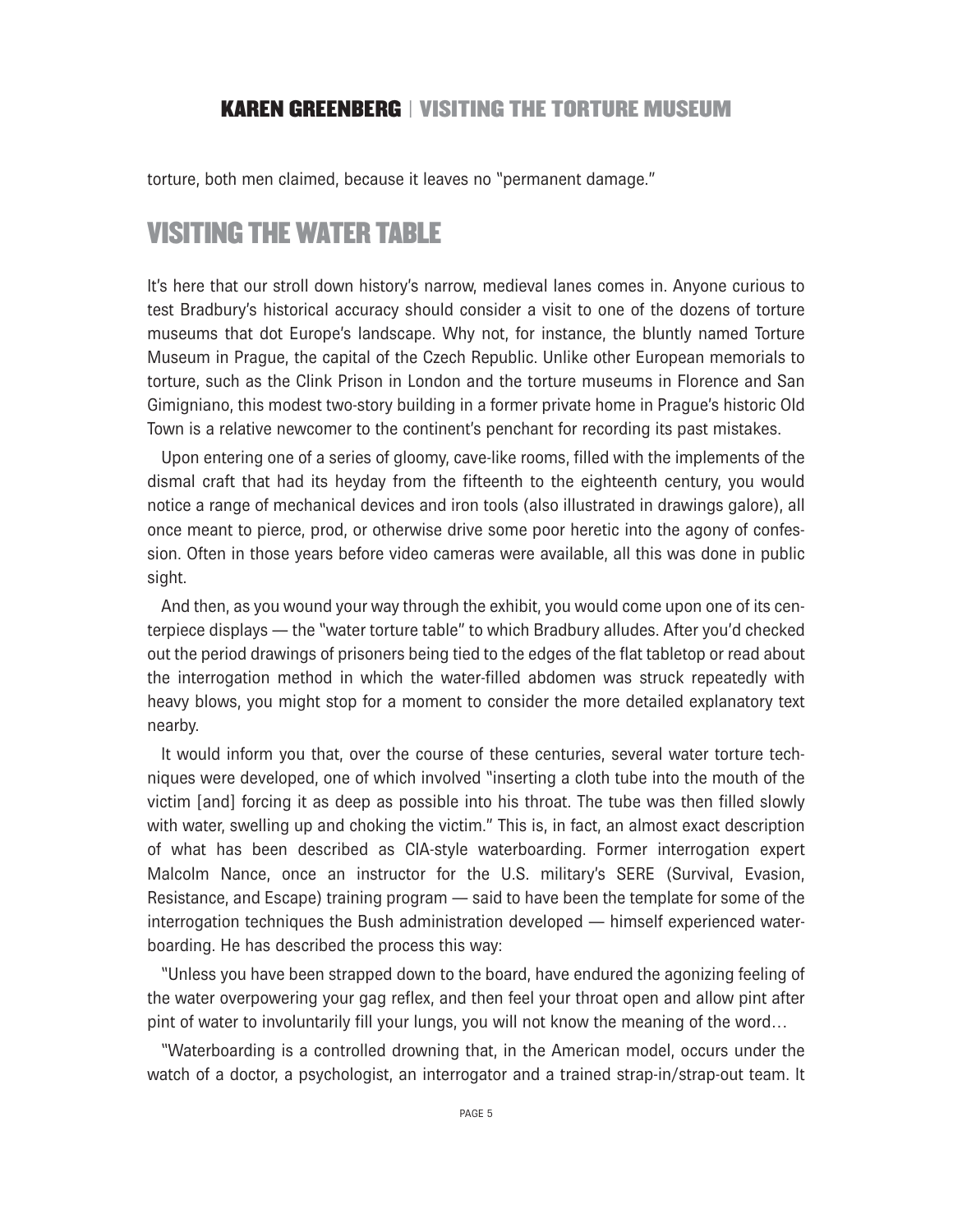does not simulate drowning, as the lungs are actually filling with water. There is no way to simulate that. The victim is drowning. How much the victim is to drown depends on the desired result (in the form of answers to questions shouted into the victim's face) and the obstinacy of the subject."

The similarity in methods across a torture gulf of at least four centuries would have been but the first of many striking lessons for our modern moment from a tour of this museum, only steps from the famed Charles Bridge with its own medieval and religious statues, a museum modest in everything but its subject matter. Perhaps the eeriest lesson would be just how many of the torture techniques illustrated in these rooms are still painfully recognizable and are, in fact but minor variations on those practiced today in America's name.

Take, for example, those etchings of the *strappado* or "jerking" in which the arms were pulled up behind the prisoner in what would now be called a "stress position" before he would be "jerked" or dropped painfully. The weights and leather ties on display are perhaps a reminder that a version of the *strappado* is perhaps the most common form of torture reportedly used throughout America's offshore prison systems today. It is called "short shackling."

And don't forget the Vigil or Cradle of Judas, which today we far more mundanely term "sleep deprivation." Or what about the medieval use of cold water sprinkled onto naked bodies (another kind of water torture), today mimicked with what official documents call "exposure to freezing temperatures"? Of course, with those infamous photos from Iraq's Abu Ghraib prison in mind, you would have no trouble recognizing the persistent themes of nakedness and sexual humiliation endemic to what no one back in the less civilized days of the Inquisition hesitated to label "torture."

#### TORTURE LITE

As you wandered through the Prague Torture Museum, noting all the practices other than waterboarding that have their modern American equivalents, you shouldn't skip past the medieval forms of torture the United States doesn't practice. Scattered through these precincts are terrifying mechanical devices and tools that once led to permanent physical damage and often to the death of those being questioned. Take the Virgin of Nuremberg, a full-body casket studded with spikes meant to slowly pierce any living being closed inside and sure to cause a long, agonizing death.

Then, there's the Bock, often called the Witch's Billy Goat, a wood pyramid designed to pierce the genitals, and that torture shown in classic Hollywood medieval costume dramas, the Rack, in which the human body was literally stretched beyond the tearing point, or the Garrote, an instrument whose sole task was to crush the head.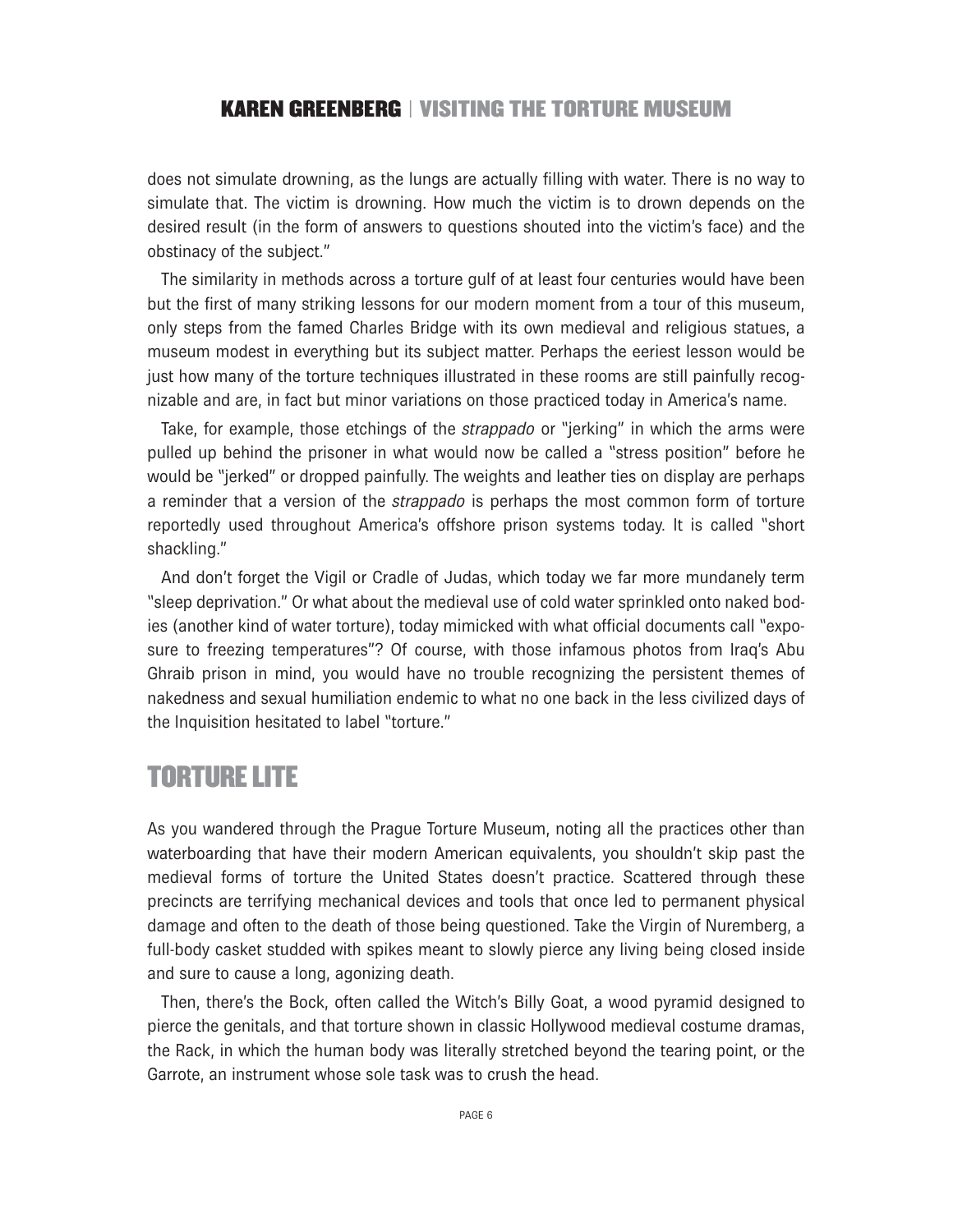Had Stephen Bradbury come along with you, eager to discover the differences between pre-Enlightenment torture and today's "enhanced interrogation" methods, he might feel satisfied indeed as he passed through this part of the exhibit  $-$  if, that is, he avoided the accompanying texts that sit on small easels near these horrifying arrays of instruments. For on them, you and he would find the theory that lay behind the practices of those torturers from a barbaric past, and he would discover that those torturers of old, like his colleagues in the Bush administration, distinguished between torture and Torture Lite. The former was indeed meant to result in permanent damage or simply death. The latter was consciously meant to cause "mere" suffering, however protracted.

Reading these texts, Bradbury might find himself uncomfortably at home. After all, his Justice Department has followed similar reasoning, although, unlike medieval torturers, its practitioners have used it as the basis for distinguishing between torture and what they like to describe as "enhanced interrogation techniques." They have, in other words, declared part of the Spanish Inquisition's torture techniques too lenient to qualify as torture. This is perhaps their unique achievement.

Medieval torturers, of course, hadn't had the benefit of the Enlightenment and modern American civilization when they failed to make this fundamental distinction. They did not understand that the infliction of "mere suffering" did not qualify as torture.

If Bradbury were being honest with himself, however, he would certainly recognize a parallel between the medieval distinctions and those made by his predecessor as head of the Office of Legal Counsel, John Yoo. In his infamous "Torture Memo" of August 2002, Yoo parsed the definition of torture this way: "[Torture] must be of an intensity akin to that which accompanies serious physical injury such as death or organ failure… Because the acts inflicting torture are extreme, there is [a] significant range of acts that though they might constitute cruel, inhuman, or degrading treatment or punishment fail to rise to the level of torture."

In terms of torture as it was understood from medieval times until the Enlightenment, what American interrogators have inflicted on terror suspects in secret prisons around the world has amounted "only" to Torture Lite, now redefined as "mere suffering" and so not really torture at all. As Bradbury reminded congresspeople just the other day, what we do is, by definition, not torture. Following Yoo's and Bradbury's lead, the President, Vice President, two Attorney Generals, and the Secretary of State have joined in the same chorus, repeatedly insisting that "we do not torture." And in John Yoo's terms, echoing pre-Enlightenment understandings, we don't.

Now, if Bradbury were to stop off by that Water Torture table on his way out of the museum and then opened his catalogue of the show, he might be intrigued to discover as succinct a legitimization of his form of torture as any he offered Congress. The catalogue follows a passage noting that the medieval water torture "in all of its variations, was considered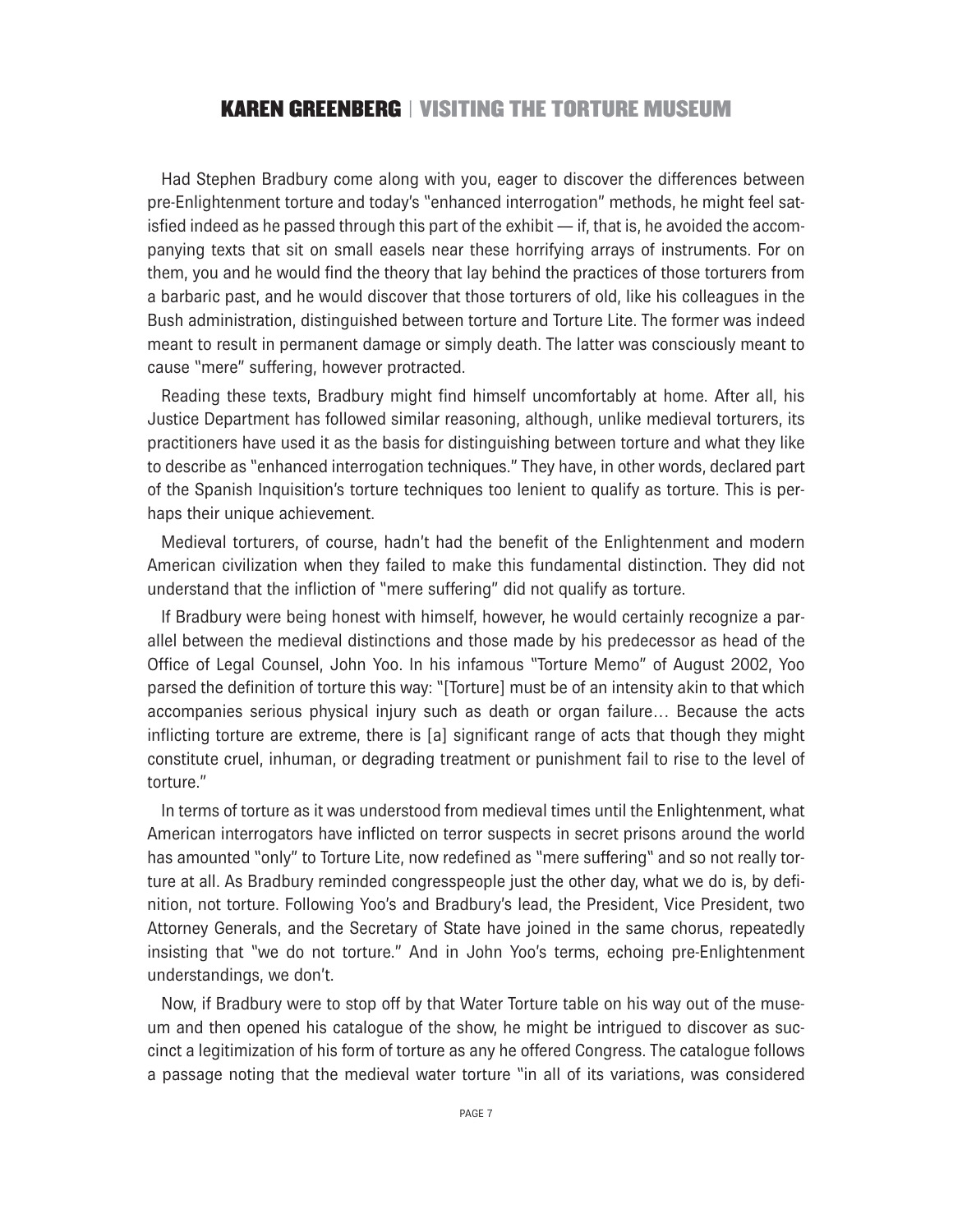'light'" with this: "…and any eventual confession obtained through this technique was considered by the courts to be 'spontaneous' and obtained without the application of torture."

If this isn't a moving example of the brotherhood of torturers across the centuries, what is? After all, just as in the distant past, there has, in recent years, been purpose behind the seeming madness with which the Bush administration embraced torture and then repeatedly insisted on calling it not-torture. The purpose centuries ago was to have any confessions admissible in court – and this, certainly, was what Yoo and his colleagues must have been hoping for all along. In the specific cases of the three detainees whom top administration officials have recently admitted were waterboarded — Khalid Sheikh Mohammed, Ibn al Shayk al-Libbi, and Abu Zubaydah — their confessions, obtained by a range of "enhanced interrogation techniques," have repeatedly been called trustworthy, valuable, and conclusive as to guilt by administration spokespeople.

Someday, Americans will have to reckon with this period of time — and with a group of leaders who were more comfortable with definitions out of the darker ages than ones out of the Enlightenment era. This administration's bold flirtation with torture, medieval-style, has led us into sorry company, whether in the past or the present. Its top officials told the world they would do "what it takes" in their war on terror and in the Middle East, with or without allies. They then chose to leave the family of nations and take up kinship in the family of torturers.

Someday, our children may travel to Washington and somewhere near the Smithsonian and the Holocaust Museum, perhaps they, like the Czechs and other Europeans, will be able to visit their own official torture museum. There, a step from the Potomac River, they will be able to view strange instruments for inflicting pain and perhaps even watch horrifying videos of torture happening. And they may wonder how we ever faltered so miserably when it came to a war that was supposed to be on terror, but ended up adopting the worst traditions of terror in the Age of Barbarism Lite.